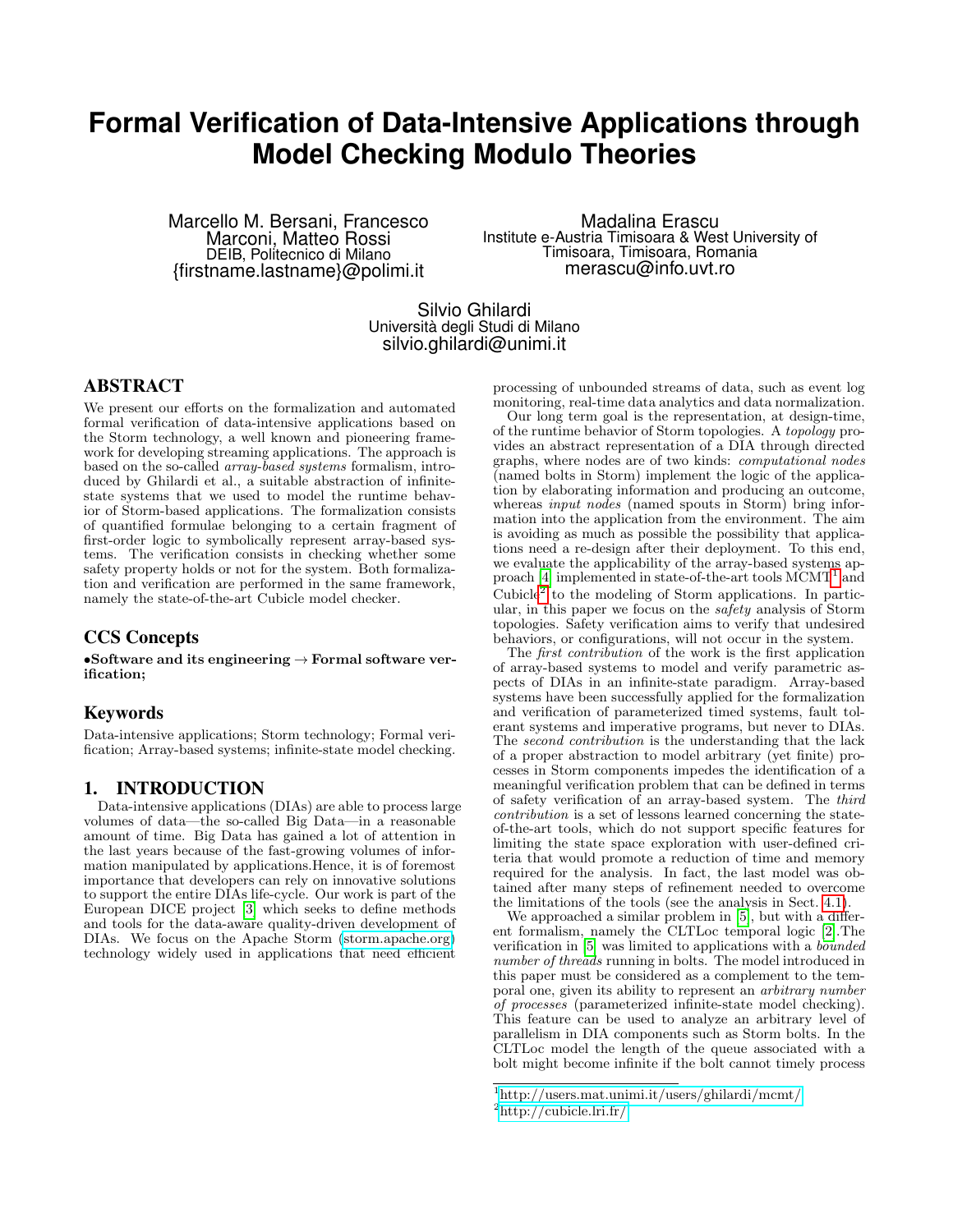<span id="page-1-0"></span>

Figure 1: Example of Storm topology.

the incoming stream. In [\[5\]](#page-3-2), we verified the property that "all bolt queues cannot grow unboundedly". In this work, the verification problem is a coverability analysis, checking whether, given a queue(s) bound(s) defined by the designer, "all the bolt queues have a limited occupation level".

## 2. PRELIMINARIES

In this section we provide a brief overview of the Apache Storm technology and of the formalism chosen to model applications based on this technology.

Apache Storm is a stream processing system that allows parallel, distributed, real-time processing of large-scale streaming data on horizontally scalable systems. The key concepts in Storm applications are streams and topologies. Streams are infinite sequences of string-based messages, called tuples, that are processed by the application. Topologies are directed graphs of computation, whose nodes correspond to the operations performed over the data flowing through the application, and whose edges indicate how such operations are combined—i.e., the streaming paths between nodes.

There are two kinds of nodes, spouts and bolts. Spouts are stream sources. They generally get data from external systems such as queuing brokers or web APIs. Bolts apply transformations over the incoming data streams and generate new output streams to be processed by the connected bolts. Connections are defined at design time by the subscription of the bolts to spouts or other bolts. The number of processes running in parallel for each node can be arbitrary (unbounded parallelism). Figure [1](#page-1-0) shows an example of Storm topology that will be used in Section [4.](#page-2-1) It is composed of 2 spouts and 3 bolts:  $B_1$  subscribes to the tuples emitted by  $S_1$ ,  $B_2$  to those emitted by  $S_1$  and  $S_2$ , and  $B_3$ to those emitted by bolts  $B_1$  and  $B_2$ .

Array-based Systems [\[4\]](#page-3-1) are the mechanism we exploit to formalize the behavior of Storm topologies, as their state can be seen as a set of unbounded arrays whose indexes range over elements of the parameterized domain. The parametrization is on the number of processes of the topology nodes as the number of nodes in a Storm application is fixed and never changes.

An array-based system is a tuple  $S = (A,Init, \tau)$  where A is a set of function symbols (arrays) representing the state variables, Init is a formula which characterizes the initial states of the system (in which the variables from A can appear free) and  $\tau$  is a transition relation. Transition relation  $\tau$  is expressed as a disjunction of existentially quantified (by zero, one, or several variables of the parameterized domain) formulae, where each disjunct is a parameterized transition of the system. A transition  $t$  relates the array variable  $a$  with an updated variable  $a'$  and has the form  $\frac{1}{i} G(\overline{i}, A) \wedge \bigwedge_{a \in A} \overline{j}^{a'}(\overline{j}) = U_a(\overline{i}, \overline{j}, A)$ . G is called the guard of

 $t, U_a$  the update of  $a$ , and the conjunction of the formulae following  $G$  is the action of the transition  $t$ . Safety properties are expressed by characterizing unsafe states. An unsafe formula is a conjunction of literals  $l_k$ ,  $k = \overline{1,n}$ , existentially quantified:  $\frac{\exists}{i} l_1(\overline{i}) \wedge ... \wedge l_n(\overline{i})$ . The formalization of an array-

based system consists of the set of initial states, the ordering of the actions (by means of a transition relation) and the set of unsafe states.

Array-based systems can be formally verified through a decision procedure based on backward reachability. Back-

<span id="page-1-1"></span>

Figure 2: Automaton describing a bolt's behavior.

ward reachability analysis is based on the idea of repeatedly computing the pre-image of the set of unsafe states (obtained by complementing the property to be verified) and checking for fix-point and emptiness of the intersection with the set of initial states. This technique can be used to analyze parameterized systems consisting of a finite (but unknown) number n of identical processes modeled as extended finite state automata, which manipulate variables whose domains can be unbounded, like integers. The challenge, which holds for parameterized systems in general and for DIAs in particular, is to check safety properties for any number  $n$  of processes.

#### <span id="page-1-2"></span>3. MODELING ASSUMPTIONS

This section describes the basic principles underlying our model of Storm topologies. The model focuses on the behavior of the queues of the bolts and describes how the timing parameters of the topology, such as the delays with which tuples are input to the topology by spouts and the processing time of tuples for each bolt, affect the accumulation of tuples in the queues. To this end, our models capture the progress of time in the system and make use of discrete counters to describe the evolution of the *size* of the queues.

Some of the modeling assumptions are the same as in [\[5\]](#page-3-2). We do not consider deployment details, such as the number of worker processes and the underlying architecture. Spouts do not have any input queue or incoming connection from other bolts, whereas bolts have internal queues, of unbounded size, which store the incoming tuples received from subscribed nodes of the topology. The various modeling exercises in this work used two different ways for abstracting bolts: one where each bolt has one receiving queue for each of its parallel instances, and another where only one single receiving queue is shared among all its parallel instances. In any case, no sending queue is represented. We do not detail the contents of tuples, but only their quantities, since the verification problem is on the size (number of tuples) of the queues. Spouts are considered sources of tuples and their queues are not represented.

A Storm topology is a directed graph where the set of nodes includes the sets of spouts and bolts. Our models represent a topology by encoding the subscription relation among bolts and spouts.

The behavior of bolts can be illustrated by means of a finite state automaton (see Figure [2,](#page-1-1) taken from [\[5\]](#page-3-2)). However, as discussed in Section [4.1,](#page-2-0) we had to simplify the automaton and remove state take. Moreover, we do not capture bolt failures, so state fail is not part of the model. Spout failures are also not captured, because their effect is irrelevant for the growth analysis of bolt queues as they would reduce the workload on the topology.

The timing parameters of a topology are: a) the time required by bolts to process a tuple (which is called *Execution* rate); b) the minimum time between two consecutive spout emits. We do not consider the maximum time because we can assume that a topology with sparse spout emits (with emit time tending towards infinity) is safe. We model one-to-one communication (in Figure [2,](#page-1-1) when  $S_1$  emits the tuple is sent either to  $B_1$  or to  $B_2$ ) to write simpler formulae but we can easily extend the model to multicast.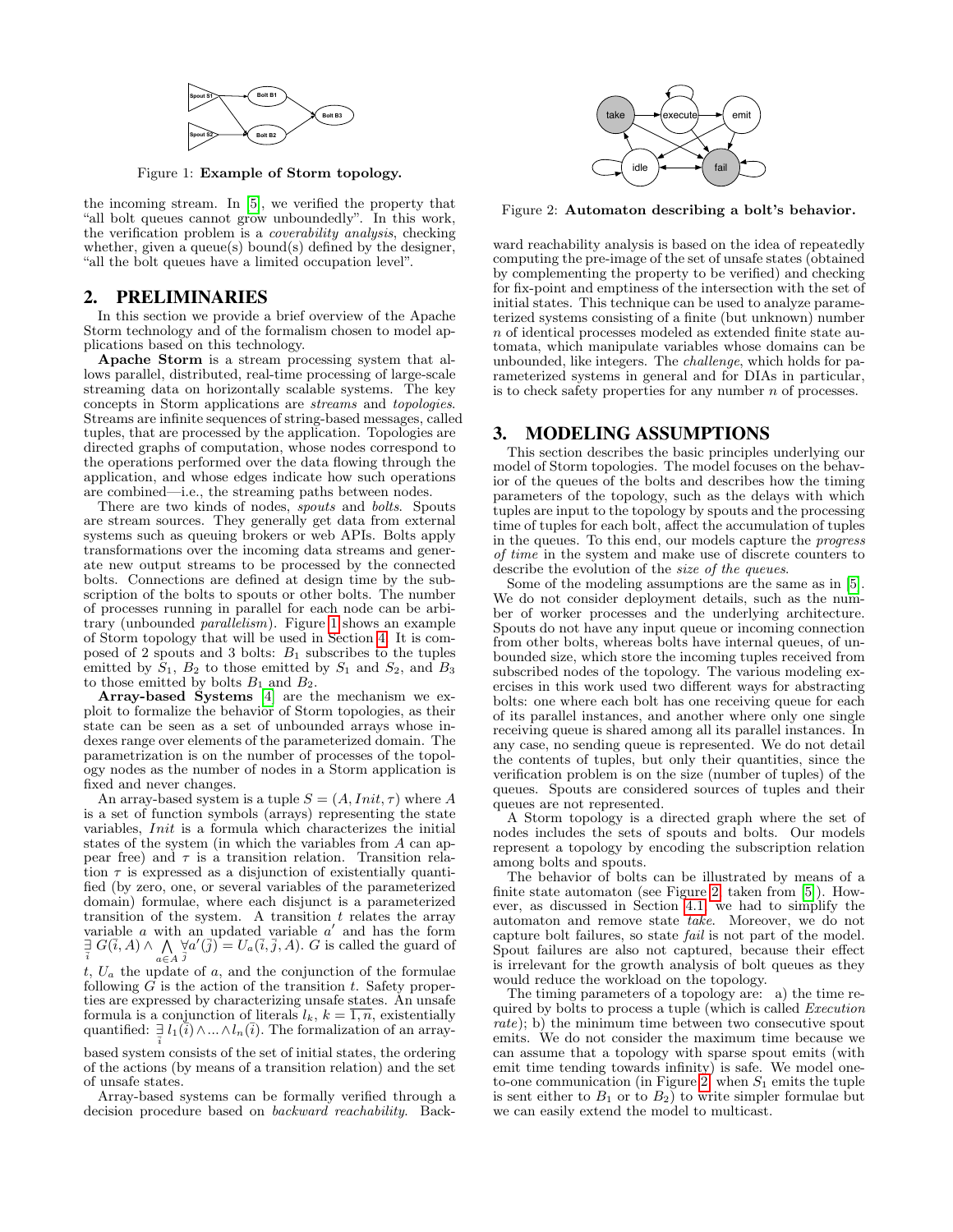# <span id="page-2-1"></span>4. FORMALIZATION AND VERIFICATION

This section outlines our formal model capturing the topology of Figure [1](#page-1-0) with the features presented in Section [3.](#page-1-2) The final model was obtained after many refinements devised to overcome the challenges described in Sect. [4.1.](#page-2-0)

The fundamental aspects that characterize a topology and its associated array variables used in the models are described in the following (when not specified, the dimension of the array has to be considered not constant in all the models we implemented, as it varied from a version to another). The duration of the entire processing is kept in the real variable T representing the global clock. The status of the bolt with index i of process  $\overline{j}$  is indicated by variable  $B[i, j]$ , which can be equal to:  $(E) mit$ ,  $(I)$  dle and  $E(X)$  ecute (state  $Ta(K)e$ was initially considered but omitted in the end). The length of the queue associated to the bolt is indicated by an array variable L. The number of tuples that are being elaborated by process  $j$  of bolt  $i$ , since the last take, is indicated by variable  $P[i, j]$ . The elapsed time from the last emit action performed by spout  $i$  is indicated by an array variable  $Stime$ . The constant  $Ts_{min}$  is a parameter for the system and represents the minimum time between two consecutive spout emit performed by the same bolt. The subscription relation among bolts and spouts and among bolts are indicated with the array variables SubscribedBS and SubscribedBB of booleans, respectively. Predicate  $SubscribedBS[i, j]$  indicates that "bolt i subscribes to the streams emitted by spout j" while  $SubscribedBB[i, j]$  indicates that "bolt i subscribes" to the streams emitted by bolt  $j$ ".

Verification problem. The safety property we are interested in requires that all the bolts have bounded queue, i.e., the size of their queue does not overflow a given constant. To verify the property we check if a state satisfying the negation of the property can be reached from the initial state. This formula encoding the property varies from model to model as it depends on the queue modeling: in the case of shared queue all the active processes in a bolt use the same queue, while in the case of multiple queue each active process in a bolt uses a separate queue. The formula for the shared queue case is of the form  $\forall L[i] < c$ , with c a constant value.

Modeling topologies. We chose to model the evolution of a topology with both discrete and time elapse transitions, similarly to the standard semantics of Timed Automata [\[1\]](#page-3-4). This allows us to differentiate the effect of the transitions, as they are fired in an alternating manner, and to simplify the model, as discrete transitions only enforce updates on state variables and not on the time  $T$  (the time elapsing affects the processing of tuples carried out by bolts). Discrete transitions have the purpose of either changing the state of the components or updating the size of the queues of the bolts but they do not modify the value of variable  $T$ . Conversely, the transition modeling the elapsing of time adds a positive amount  $\delta$  to variable T. It possibly changes the states of some bolts when their processing has been terminated during the last  $\delta$  time units. To model the alternation between the two types of transitions, we include in the model a flag called CanTimeElapse that, when positive, it allows time elapsing transition to fire.

For representing the graph of a topology we use invariants on the predicates SubscribedBS and SubscribedBB, as their value never change over the execution of the topology. We use formulae of the form

$$
\forall_{i,j} \hspace{2mm} i=1 \wedge j \geq 2 \ \Rightarrow \ \textit{SubscribedBB}[i,j] = \mathtt{false}
$$

The formula states that the bolt  $B[1, x]$  is not connected to any other spout with index greater than or equal to 2 (based on Figure [1\)](#page-1-0).

Time elapsing in the topology is expressed by [\(1\)](#page-2-2). It exploits an array variable, called  $N_{proc}$ , which defines the number of active processes in bolt *i*. The value of  $N_{proc}[i]$ , for any i representing a bolt in the topology, is not fixed a priori as it is an arbitrary parameter of the system.  $P[i, x]$  stores the percentage of the tuple which still has to be processed. When process  $x$  receives a tuple and starts the execution, the value of  $P[i, x]$  is set to 1 and keeps decreasing from 1 to 0 while time progresses due to [\(1\)](#page-2-2). Formula [\(1\)](#page-2-2) states that if there exists a positive value  $\delta$  and canTimeElapse = true<br>then: (a) the time progresses by incrementing T with  $\delta$ (a) the time progresses by incrementing T with  $\delta$ time units; (b) for all the j and z such that  $\delta$  is not big enough to complete the remaining part of the computation, i.e.,  $\tilde{P}[j, z] - \delta > 0$ , then  $P[j, z]$  is updated with the progress  $P[j, z] - \delta$ ; otherwise, if  $\delta$  allows the bolt to complete the current processing (when  $P[j, z] - \delta < 0$ ) then  $P[j, z]$  is set to 0. Observe that  $P[j, z]$  is always  $\geq 0$  (by construction) and when it is non null then process  $z$  of bolt  $j$  is in execute state X and  $z$  is an index of an active process of the bolt  $i$ , i.e.,  $0 \leq z < N_{proc}[j].$ 

<span id="page-2-2"></span>
$$
\begin{array}{ll}\n\exists 0 < \delta \land canTimeElapse = \text{true} \land \\
\delta > \left(\begin{matrix} T' & = T + \delta \\
P'[j, z] & = \text{if } (0 \le P[j, z] - \delta) \\
\text{then } P[j, z] - \delta \text{ else } 0 \\
\text{CanTimeElapse'} = \text{false}\n\end{matrix}\right) \\
\end{array} \tag{1}
$$

Various refinements were undertaken to obtain the essential core set of transitions modeling the topology behavior. However, the rationale behind the following transitions is common to all versions of the model we have devised. We describe the three of them without details by outlining their functionality only. The set of transitions describing the behavior of the Storm topology allows state change according to Figure [2](#page-1-1) and how this affects the accumulation of tuples in the queues: (1)  $spout_{emit}(i, j)$ : the queue of the bolt  $j$  subscribed to the spout  $i$  increases and the emit time of the spout is reset, (2)  $\text{bolt}_{\text{emit}}(i, j, x)$ : the state of bolt i is changed into idle and the length  $L[j]$  of the queue of bolt j is incremented by 1, (3)  $\text{bolt}_{\text{take}}(j, y)$ : the length  $L[j]$  of the queue of bolt  $j$  is decreased by 1 and the percentage of processing of the thread receiving the tuple  $P[i, x]$  is set to 1. It is worthy to observe that we did not consider the state K but we actually model the take action through  $bolt_{take}$ .

#### <span id="page-2-0"></span>4.1 Challenges

We elaborate on the main challenges that we faced with writing the transition system modeling the topology.

Nondeterministic updates. The following transition captures the state change of spouts and bolts in one of its first versions (hence, it makes use of a boolean variable statechange and state K that were deprecated in following refinements of the model). It should be read as: if there exist the variables  $x, y, i, j$  such that the system is ready to change the state (statechange= $true$ ) then (1) in the next time instance the system can not change the state again  $(statechange' = false)^{3}$  $(statechange' = false)^{3}$  $(statechange' = false)^{3}$  (2) the bolt  $B[j, y]$  in the emit state can go into idle or take state or the bolt  $B[j, y]$  in the idle state can go into state take, and (3) in the next time instances the system time elapses.

$$
\exists \text{ statechange} = \text{true } \land
$$
\n
$$
\forall \forall x, y, i, j
$$
\n
$$
\forall \forall x, z \in \mathbb{R} \land \exists f[l, z] = \text{if } (z = y \land l = j \land B[j, y] = E)
$$
\n
$$
\exists \forall i, k, z \text{ then } (I \text{ or } K) \text{ else } B[l, z]
$$
\n
$$
\exists \text{elseif } ...
$$
\n
$$
\exists \text{caseif } ...
$$
\n
$$
\exists \text{caseif } ...
$$
\n(2)

 ${}^{3}$ Essentially, statechange can become false when the state has just been changed and now the time must elapse in order tuples to be processed.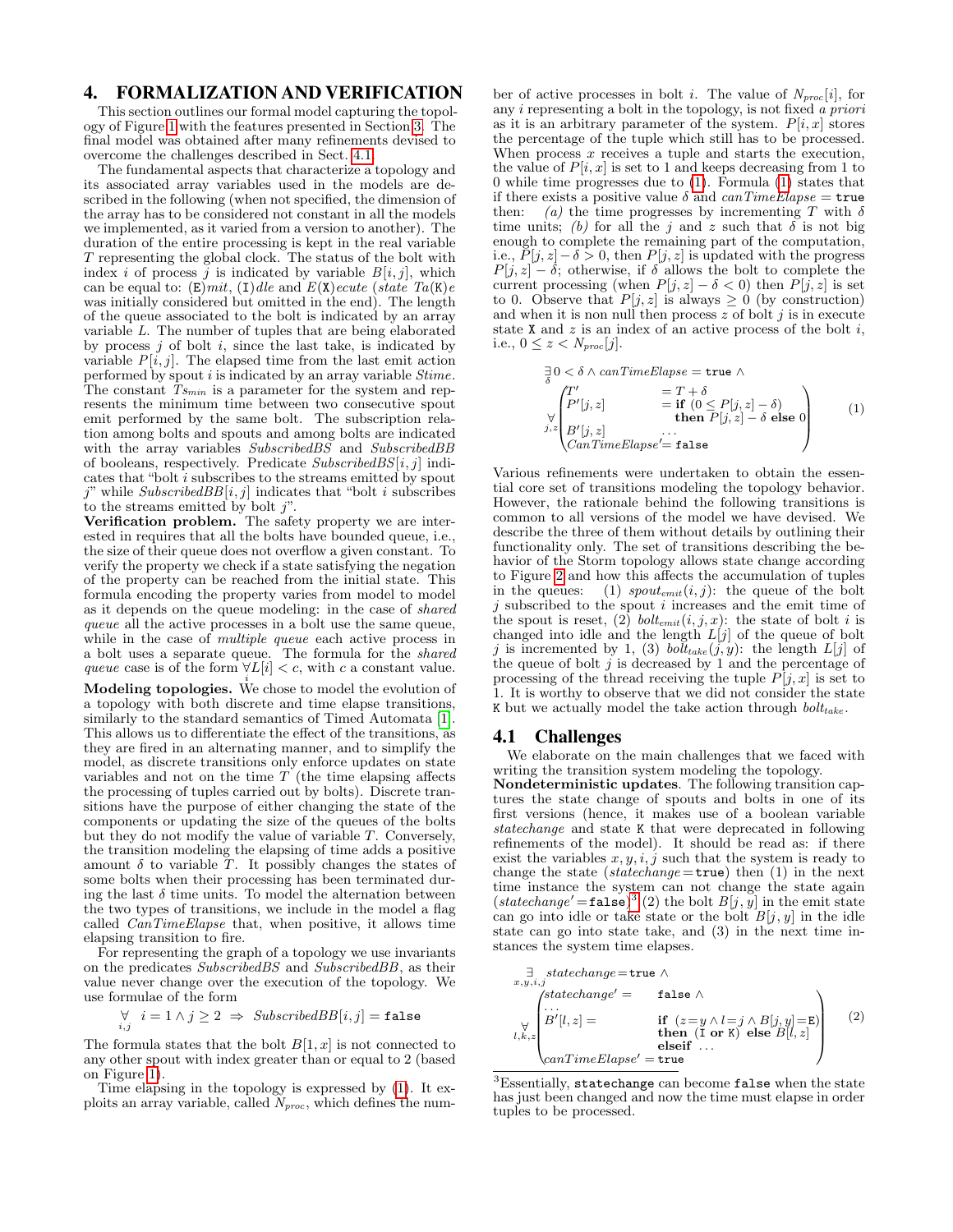When implementing the set of transitions of the system in Cubicle, we had to overcome some limitations of the tool which cannot handle nondeterministic updates that are built through formulae of the form similar to  $(I \text{ or } K)$ . For example, the transition above had to be split into various transitions to capture alternate states  $(or)$  and **if...elseif...** constructs, having all the same guard but implementing different deterministic updates.

Dimension of the state space. A second major issue we had to overcome is posed by the size of the state space that our models entail. In many cases, we experimented that the state space exploration is so huge that the termination of the backward reachability algorithm is not reached in reasonable time. Hence, we had to devise the following strategy to reduce the state space. (1) Different possible states for the spouts are left out; the model keeps track only of the time elapsing to enable spout emit. Therefore, Stime is the unique mono-dimensional array to represent spout functionality in the model. (2) Bolt queues have only one dimension, i.e., there is one queue for each bolt meaning that processes in a bolt share the same queue. For instance, these two restrictions allowed us to define simpler transitions, such as the one modeling the spout emit event [\(3\)](#page-3-5).

<span id="page-3-5"></span>∃ i,j,x Tsmin<Stime[i] ∧ SubscribedBS[j, i]=true ∧ . . . ∀ l L0 [l] = if (l=j) then L[l]+1 else L[l] Stime<sup>0</sup> [l] = if (l=i) then 0 else Stime[l] CanTimeElapse0= true . . . (3)

Incorrect firing of transitions. This issue stems from a limitation in the current state-of-the-art tools. The backward reachability algorithm that they implement does not allow the specification of the so-called urgent transitions. In timed automata verification, for instance, some tools implement this feature; namely, if an urgent transition is enabled then only that transition is fired first and all the other that are enabled are fired later. This way, the firing of some transitions could not be postponed. In our case, if a bolt is able to take tuples then it must take, otherwise its queue can easily become full without having the chance of being decreased or emptied. Also, if a bolt can emit it must emit to allow another tuple for processing. Therefore, the actions take and emit of bolts are considered urgent with respect to spout emits. To realize urgent transitions we made use of suitable boolean flags whose value is changed through specific transitions called flag transitions.

Number of transitions. Another issue we had to consider is the number of transitions in the model, that affect the time and the memory required to carry out the state space exploration. The reason depends on how the backward reachability algorithm is performed. Informally, given a configuration  $c$  of the system and a transition  $t$  in the model, the algorithm applies  $t$  on  $c$  to obtain the pre-image  $c'$  of c such that c is reachable in one step from c by means of t. All the transitions in the model are then applied iteratively on  $c$  to obtain the set of new candidate states  $c'$ . Hence, the more transitions are in the model, the more possible executions are generated by applying the transitions on the current configuration and the more time and memory are needed to compute the pre-images. Various are the sources of the growth of the number of transitions but mainly the use of flags, the nondeterministic updates and the transitions of the automata in Figure [2](#page-1-1) play the major role. Limiting the size of the model was achieved also through the following simplification: the emit state of a bolt is enforced if a bolt is ready to emit, through transition  $(1)$ ; state take was omitted and its associated transition was removed. Finally, to reduce the number of flag transitions, we chose to restrict the reachability analysis only to one bolt of the system otherwise the analysis could not terminate even in trivial cases.

# 5. CONCLUSIONS AND RESULTS

We initially ran experiments with both MCMT and Cubicle, but we finally settled on the latter since it supports bidimensional arrays, which allowed us to write simpler and more concise models. We ran the verification of the model<sup>[4](#page-0-0)</sup> obtained after many refinements to overcome limitations and fixing flaws. The analysis aimed to check the safety of the queue length of the bolt with index 1 for two different values of  $Ts_{min}$ . The limit on the queue was set initially to 3 (tuples). We chose this value because, in the case of an unsafe system, it should have allowed the construction of a reasonably short execution leading the system to an unsafe state. In fact, given that the time to process a tuple is 1 time unit, 4 consecutive spout emits, interleaved with time elapse transitions, would lead the system to the unsafe state  $L[1] \geq 3$ , if  $Ts_{min} < 1$ ; whereas the system is safe for  $T_{Smin} > 1$ . Our experimental results show that the current version of the model is still not tractable and verification of such a topology model is not doable at the moment. Actually, both the verification instances could not terminate the computation because of memory exhaustion.

Hence, we set the limit of the queue to 2. The result, obtained in less than 1 minute, was that the system is unsafe for  $Ts_{min}$  < 1. The exhibited error trace is: Init  $\rightarrow$  $time\_elapse \rightarrow setDoTake_{\texttt{False}} \rightarrow setDoEmit_{\texttt{False}} \rightarrow$  $\rightarrow$  spout<sub>emit</sub>  $\rightarrow$  time\_elapse  $\rightarrow$  setDoTake<sub>True</sub>  $\rightarrow$  $\rightarrow setDoEmit_{\texttt{False}} \rightarrow \textbf{bolt1}_{\texttt{take}} \rightarrow setDoTake_{\texttt{False}} \rightarrow$  $\rightarrow setDoEmit_{\texttt{False}} \rightarrow \textbf{spout\_emit} \rightarrow time\_elapse \rightarrow$  $\rightarrow setDoTake_{\texttt{False}} \rightarrow setDoEmit_{\texttt{False}} \rightarrow \texttt{spout}_{\texttt{emit}} \rightarrow$  $\rightarrow L[1] \geq 2$ . A detailed analysis of the outcome shows that the two spout emits after the take action performed by  $B_1$ fill its queue with two tuples.

For  $Ts_{min} > 1$ , we expect that the system is safe, however the verification did not terminate.

The results obtained from our modeling exercises show that it is worth verifying safety properties of Storm applications which generalize over the number of processes. However, they also show that better abstractions for Storm topologies are needed, ones that are tractable with the tools at the state of the art, but also expressive enough to model realistic applications.

Acknowledgements. Work supported by Horizon 2020 project no. 644869 (DICE). We thank Alain Mebsout for support with the Cubicle tool.

#### 6. REFERENCES

- <span id="page-3-4"></span>[1] R. Alur and D. L. Dill. A theory of timed automata. Theoretical Computer Science, 126(2):183–235, 1994.
- <span id="page-3-3"></span>[2] M. M. Bersani, M. Rossi, and P. San Pietro. A tool for deciding the satisfiability of continuous-time metric temporal logic. In Proc. of TIME, pages 99–106, 2013.
- <span id="page-3-0"></span>[3] G. Casale, D. Ardagna, M. Artac, F. Barbier, E. D. Nitto, A. Henry, G. Iuhasz, C. Joubert, J. Merseguer, V. I. Munteanu, J. Perez, D. Petcu, M. Rossi, C. Sheridan, I. Spais, and D. Vladušič. DICE: Quality-driven development of data-intensive cloud applications. In Proc. of MiSE, pages 78–83, 2015.
- <span id="page-3-1"></span>[4] S. Ghilardi, E. Nicolini, S. Ranise, and D. Zucchelli. Towards SMT model checking of array-based systems. In Proc. of IJCAR, pages 67–82, 2008.
- <span id="page-3-2"></span>[5] F. Marconi, M. M. Bersani, M. Erascu, and M. Rossi. Towards the formal verification of data-intensive applications through metric temporal logic. In Proc. of ICFEM, pages 193–209, 2016.

<sup>4</sup><https://github.com/merascu/DICE-StormModellingFOL>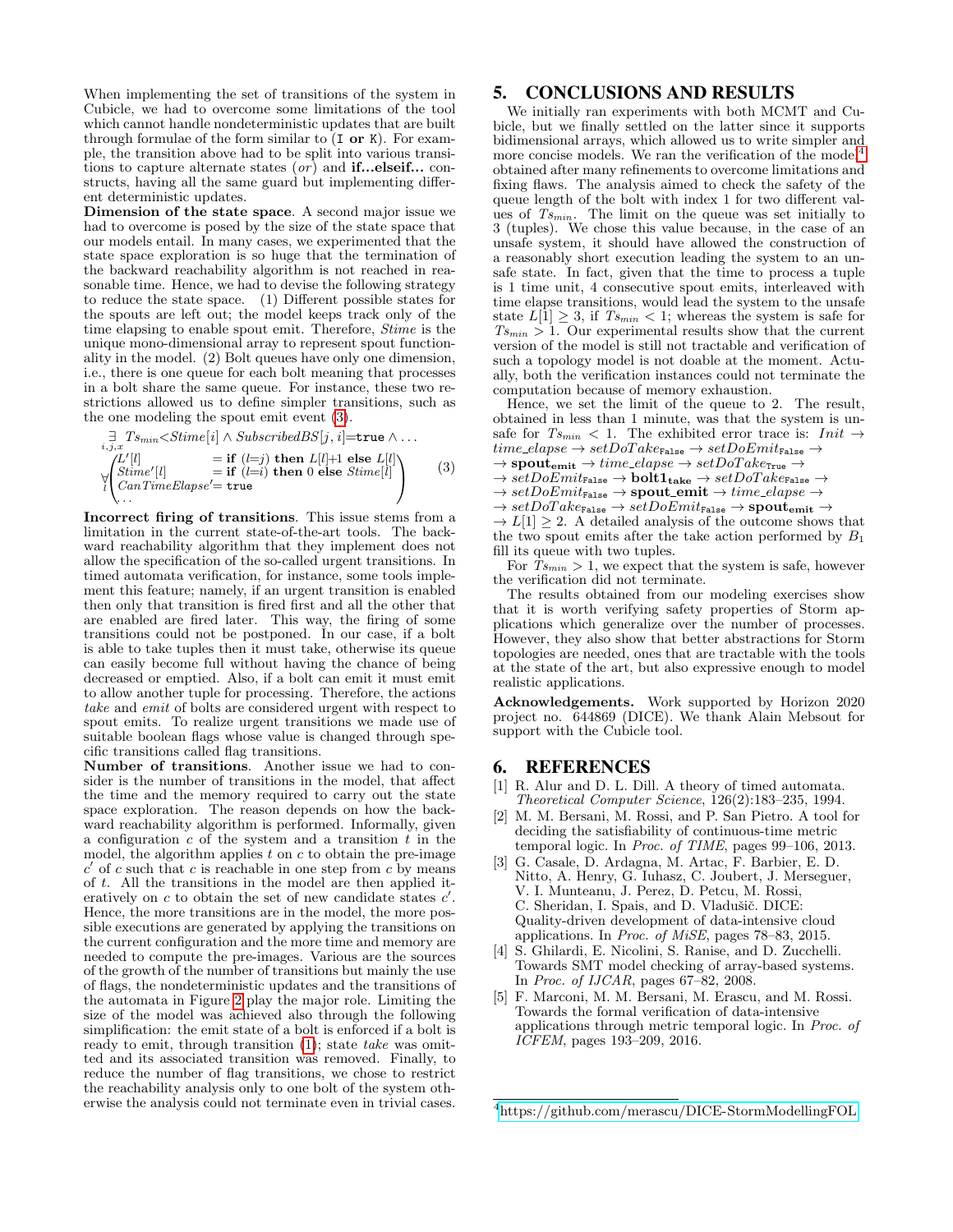# 7. APPENDIX

For a better understanding of our paper, and due to the space constraints, we present here more details on the final refinement of the model only for supporting the review process of the work.

As mentioned in Section [4,](#page-2-1) we faced some challenges, for example the *incorrect firing of transitions* and the *large number* of transitions.

The first one required the introduction two boolean flags, DoEmit and DoTake, and one ternary variable SetFlags, with values in {setDoTake, setDoEmit, sysTr}, to realize the effect of urgent transitions. The value of  $SetFlags$  enables, circularly and with a strict order, the system transitions, for the actions *emit* for spouts and bolts and *take* for bolts, and flag transitions, those defining the values of DoEmit and DoTake only. In the model, the system transitions, that is spoutemit,  $bolt_{emit}$  and  $bolt_{take}$ , can fire only if the associated flag, that is  $DoEmit$  - for bolt/spout emit,  $DoTake$  - for bolt take, is true and when SetFlags allows the firing of system transitions. For each flag, we used various flag transitions to set its value.

Avoiding a large number of transitions, in addition to those needed to realize nondeterministic updates and those ones which implementing the model that were detailed in Section [4,](#page-2-1) can be achieved through a suitable configuration of the granularity of the flags. By granularity of flags we mean how many bolts are took into account in defining the transitions that set the negative value of a flag. Actually, this number affects how many of transitions are needed to update a flag with false, as for each possible condition leading a flag to false, a suitable transition with its specific guard has to be included in the model. However, only one transition is enough to set a flag to true. For instance, to update DoTake with true it is enough to check if there exist a bolt with non empty queue and a process which is in idle state. However, the negative value requires a case analysis that involves all the bolts and various situations. The system cannot perform a bolt take if either all the bolts have empty queue or, for each of them, the queue is non-empty but no process is in idle state. To reduce the number of transitions defining the flag values, we chose to restrict the reachability analysis only to one bolt of the system otherwise the analysis could not be finished due to memory limit. This allowed to include 8 flag transitions for both  $Do$ Take and  $DoEmit$ . In the general case, if we consider the topology in Figure [2,](#page-1-1) the number of flag transitions is greater than 20 and bigger than the number of system transitions.

# 7.1 Initial state

The initial state [\(4\)](#page-4-0) essentially expresses that the time clock is set to 0, all spouts and bolts are in the idle state, the level of occupancy of the queues associated to the bolts and the number of tuples processed are 0, the emission time of the spouts is 0, number of tuples that are currently processed is 0 and the number of active processes in any bolt  $i$  is strictly positive and not null.

$$
T = 0.0 \land CanTimeElapse = \text{true} \land \text{DoTake} = \text{false} \land \text{DoEmit} = \text{false} \land SetFlag = \text{No} \land \tag{4}
$$

<span id="page-4-0"></span>
$$
\bigvee_{i,x} (B[i,x] = \mathbf{I} \wedge L[i] = 0.0 \wedge P[i,x] = 0.0 \wedge Stime[i] = 0.0 \wedge 0 < N_{proc}[i]) \tag{5}
$$

## 7.2 Flag Transitions

We outline the semantics only of the flag transitions that change the value of flag  $Do$ Take, as the arguments for  $DoEmit$ are similar.

Transition  $setDoTake_T$  [\(6\)](#page-4-1) sets the value of  $DoTake$  to true when Bolt 1 has an active process x which is idle and its queue  $L[i]$ , with  $i = 1$ , is non empty.

<span id="page-4-1"></span>
$$
setDoTake_T: \quad \sup_{i,x} \quad SetFlags = \text{DT} \land i = 1 \land 0 \leq x < N_{proc}[i] \land L[i] > 0.0 \land B[i, x] = I \land DoTake' = true \land SetFlags' = \text{DE} \tag{6}
$$

Variable DoTake is updated with false in the following two cases:

- 1. the queue of Bolt 1 is empty, i.e.,  $L[i] = 0$  and  $i = 1$  (transition set Do Take<sub>F1</sub> [\(7\)](#page-4-2)).
- 2. The queue of Bolt 1 in non empty but all the active processes are not idle (transitions  $setDoTake_{F2}(8)$  $setDoTake_{F2}(8)$  and  $setDoTake_{F2}(9)$  $setDoTake_{F2}(9)$ ).

To express the second condition in the implemented model we need two different transitions with different guards. The reason behind this construction is that the tool allows us to universally quantify a variable  $x$  on a domain which does not contain the values that are assigned to the existentially quantified variables of the formula transition. Therefore, we have to distinguish the case  $N_{proc}[i] > 1$ , which is handled by  $setDoTake_{F2}$ , from the case  $N_{proc}[i] = 1$  of transition  $setDoTake_{F2a}$ . In the former case,  $\forall$  enforces that  $B[j, y]$  is not idle for all the y that are not equal to j, from 0 to  $N_{proc}$  excluded. In the latter one, when  $N_{proc}[i] = 1$ , the universal quantification is vacuously true and the condition (2) is guaranteed by  $B[j, x] \neq I \wedge j = I \wedge x = 0$ . In all the previous transitions, variable SetFlag is set to DE in order to enforce the evaluation of flag  $DoEmit$  in the next transition. After performing a transition for setting *DoEmit*, flag setFlags is updated with No to allow the firing of system transitions.

<span id="page-4-2"></span>
$$
setDoTake_{F1}: \quad SetFlags = \text{DT} \land j = 1 \land L[j] = 0 \land \text{DoTake}' = \text{false} \land SetFlags' = \text{DE}
$$
 (7)

<span id="page-4-3"></span>
$$
setDoTake_{F2}: \quad \frac{\exists}{j} \quad SetFlags = \text{DT} \land j = 1 \land L[j] > 0.0 \land j < N_{proc}[j] \land B[j, j] \neq \text{I} \land \newline \frac{\forall}{j} \left( y < 0 \lor y \geq N_{proc}[j] \lor B[j, y] \neq \text{I} \right) \land \quad \text{Dofake'} = \text{false} \land \quad SetFlags' = \text{DE}
$$
\n
$$
(8)
$$

<span id="page-4-4"></span>setDoTake 
$$
F_{2a}
$$
  $\exists$  SetFlags = DT  $\land$  j = 1  $\land$  L[j] > 0.0  $\land$  j  $\geq$   $N_{proc}[j] \land B[j, x] \neq I \land x = 0$   
\n $\forall$  y  $\neq$  (y < 0  $\lor$  y  $\geq$   $N_{proc}[j] \lor B[j, y] \neq I) \land$  DoTake' = false  $\land$  SetFlags' = DE (9)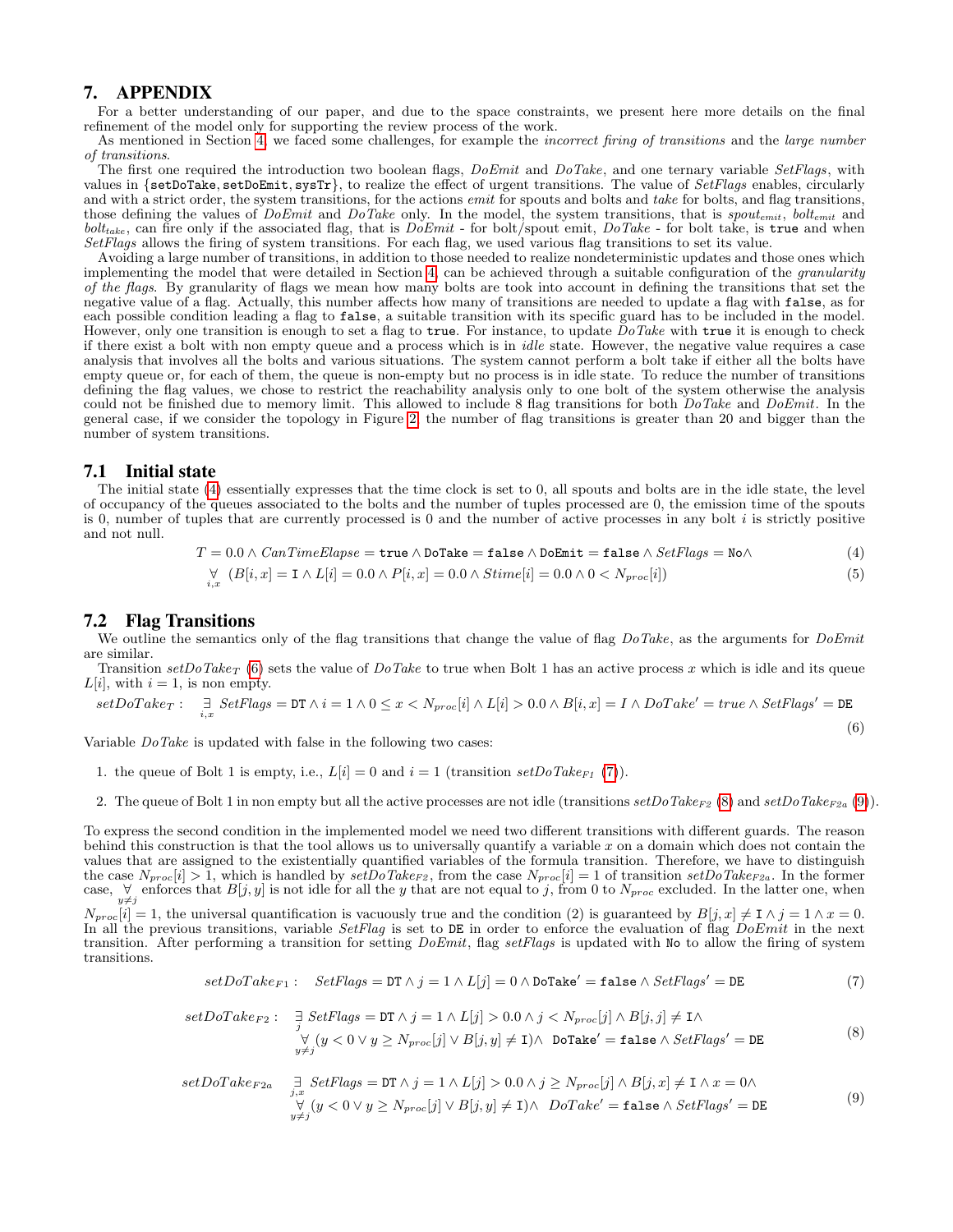The set of transitions for setting the value of  $DoEmit$  to true, respectively false, is as follows.

setDoEmit<sup>T</sup> : ∃ i,x SetFlags = DE ∧ i = 1 ∧ 0 ≤ x < Nproc[i] ∧ B[i, x] = E∧ DoEmit<sup>0</sup> = true ∧ SetFlags<sup>0</sup> = No setDoEmit<sup>F</sup> <sup>1</sup> : ∃ j SetFlags = DE ∧ j = 1 ∧ j < Nproc[j] ∧ B[j, j] 6= E∧ ∀ y6=j (y < 0 ∨ y ≥ Nproc[j] ∨ B[j, y] 6= E)∧ DoEmit<sup>0</sup> = false ∧ SetFlags<sup>0</sup> = No setDoEmit<sup>F</sup> <sup>1</sup><sup>a</sup> ∃ j,x SetFlags = DE ∧ j = 1 ∧ j ≥ Nproc[j] ∧ B[j, x] 6= E ∧ x = 0∧ ∀ y6=j (y < 0 ∨ y ≥ Nproc[j] ∨ B[j, y] 6= E)∧ DoEmit<sup>0</sup> = false ∧ SetFlags<sup>0</sup> = No

#### 7.3 System transitions

The set of core transitions is represented by: (1) three transitions describing the behavior of the Storm topology according to the possible states (see Figure [2\)](#page-1-1) and how these influence the accumulation of tuples in the queues and (2) one transition which models the time elapsing in the system.

#### *7.3.1 Spout emit*

Spout emit in the topology is expressed by the transition  $spout_{emit} (10)$  $spout_{emit} (10)$ .

 $\exists\limits_{i,j} T s_{min} < Stime[i] \wedge SubscribedBS[j,i] = \texttt{true} \wedge DoTake = \texttt{false} \wedge DoEmit = \texttt{false} \ \wedge \ SetFlags = \texttt{No} \wedge \texttt{i}$ 

<span id="page-5-0"></span>
$$
\begin{aligned}\n\forall \begin{pmatrix}\nL'[l] = & \text{if } (l = j) \text{ then } L[l] + 1 \text{ else } L[l] & \wedge \\
Stime'[l] & \text{if } (l = i) \text{ then } 0 \text{ else } Stime[l] & \wedge \\
CanTimeElapse' = & \text{true} & \wedge \\
SetFlags' = & \text{DT}\n\end{pmatrix}\n\end{aligned} (10)
$$

The transition modifies the length of the queues of the bolts connected with the emitting spouts and prepares the emitting spout for a new emit (by resetting to 0 its clock variable *Stime*). Spout emit is activated if the minimum time between two consecutive spout emit performed by the same bolt  $(Tsmin)$  is smaller than the time since last spout emit  $(Stime)$ , if there exists a bolt j subscribed to spout i  $(SubscribedBS[j, i] = \text{true})$ , and if the spout is enable to emit. This last condition is guaranteed when  $DoTake$  is false,  $DoEmit$  is false (meaning that Bolt 1 is not enabled for taking and emitting a tuple) and SetFlags is false, i.e., flag transitions are disabled. In these conditions:

- 1. the length of the queue of the bolt  $j$  is increased by 1;
- 2. emission time of the spout  $i$  is reset;
- 3. time elapsing transition [\(13\)](#page-6-0) can fire by setting  $CanTimeElapse'$  to true and
- 4. flag SetFlags is set to DT to enable flag transitions and guarantee the alternation among system and flag transitions.  $SetFlags = DT$  enforces first the evaluation of flag  $DoTake$  through the next transition.

#### *7.3.2 Bolt emit*

Bolt emit is expressed by the transition  $\textit{bolt}_{emit}$  [\(11\)](#page-5-1).

<span id="page-5-1"></span>
$$
\begin{array}{ll}\n\exists & B[i, x] = \texttt{E} \land SubscribedBB[j, i] = \texttt{true} \land 0 \leq x < N_{proc}[i] \land SetFlags = \texttt{No} \land ((i = 1 \land \texttt{DoEmit} = \texttt{true}) \lor i \neq 1)) \\
\forall & \left( \begin{array}{c} L'[l] = & \textbf{if } (l = j) \textbf{ then } L[l] + 1 \textbf{ else } L[l] < \\ B'[l, z] = & \textbf{if } (z = x \land l = i) \textbf{ then I else } B[l, z] < \\ \textbf{CanTimeElapse'} = & \textbf{true} < \\ \textbf{SetFlags'} = & \textbf{DT}\n\end{array}\n\right\}\n\end{array}
$$

(11)

The transition modifies the length of the queues of the bolts connected with the emitting bolts while the emitting bolts become idle. The transition is activated if there exists a bolt  $i$  which is in the emit state, if there is another bolt  $j$  which is subscribed to it and if flag transitions are disabled SetFlags = No and either the emitting bolt is 0 or 2 (then  $i \neq 1$ ) or bolt 1 is allowed for emitting, i.e.,  $i = 1 \land DoEmit = \text{true}$ . If this is the case, then:

- 1. the length of the queue of the bolt  $j$  is increased by 1;
- 2. the emitting bolt becomes idle;
- 3. time elapsing transition [\(13\)](#page-6-0) is enabled by setting  $CanTimeElapse$  to true and
- 4. flag SetFlags is set to DT to enable flag transitions.

#### *7.3.3 Bolt take*

Bolt take is expressed by the transition  $bolt_{take}$  [\(12\)](#page-5-2).

<span id="page-5-2"></span>
$$
\begin{array}{ll}\n\exists & B[j, y] = \mathbf{I} \wedge L[j] \geq 1.0 \wedge 0 \leq y < N_{proc}[j] \wedge SetFlags = \mathbf{No} \wedge ((j = 1 \wedge DoTake = \mathbf{true}) \vee j \neq 1) \\
\downarrow & \downarrow & \downarrow & \downarrow & \downarrow \\
\forall & P'[l, z] = \text{if } (z = y \wedge l = j) \text{ then } X \text{ else } B[l, z] \wedge \\
\downarrow & & \downarrow & \downarrow \\
\downarrow & & CanTimeElapse' = \text{true} \\
\text{SetFlags}' = \text{DT}\n\end{array} \tag{12}
$$